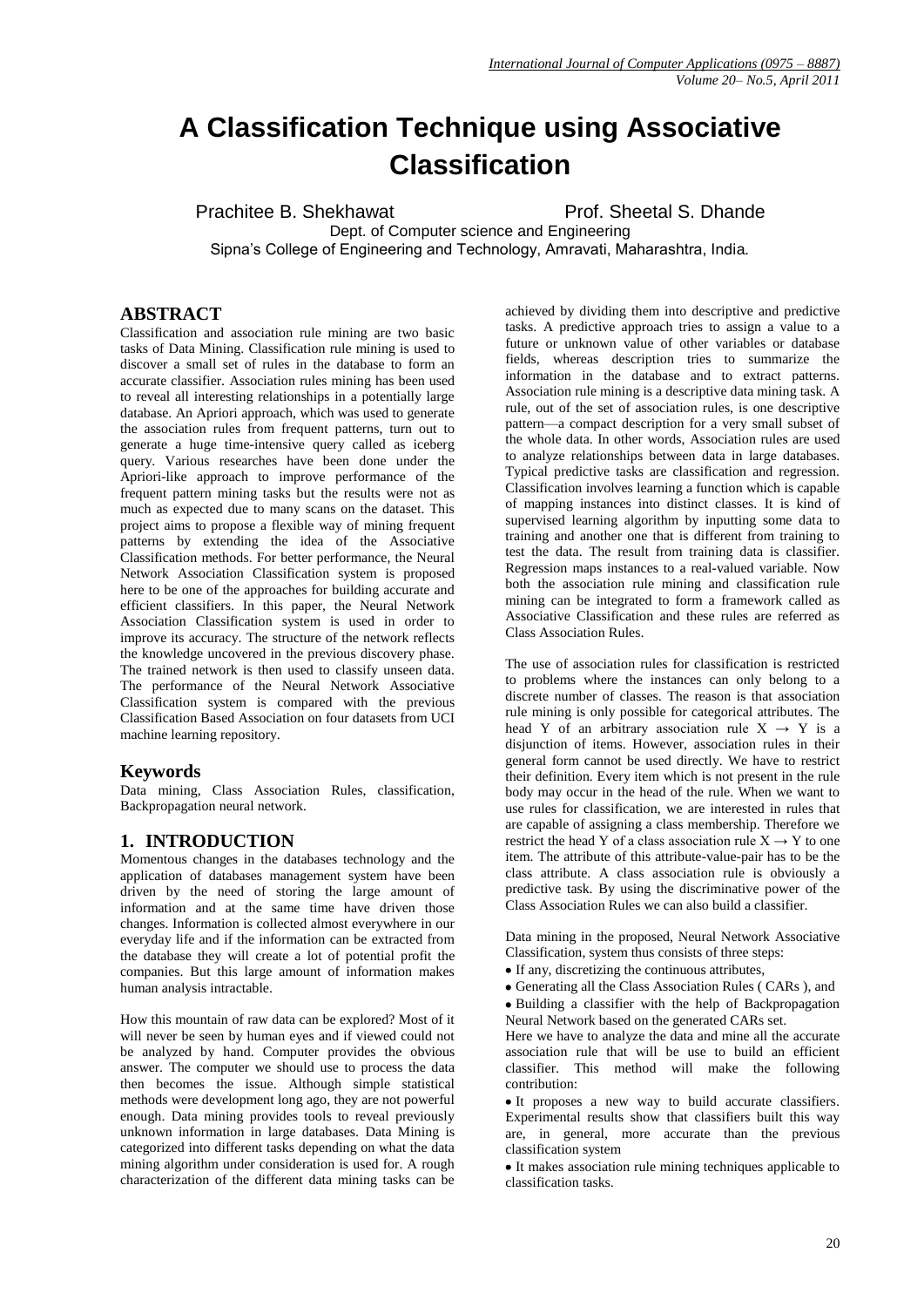It helps to solve a number of important problems with the existing classification systems.

The paper is organized as follows: section 2 contains the brief introduction to major previous work done about data mining. Section 3 describes the proposed system, Neural Network Associative Classification, architecture and section 4 presents our experimental setup and discussed the result. Section 5 concludes the paper.

# **2. LITERATURE SURVEY**

The data analysis algorithms (or data mining algorithms, as they are more popularly known nowadays) can be divided into three major categories based on the nature of their information extraction [1]:

Clustering (also called segmentation or unsupervised learning),

Predictive modeling (also called classification or supervised learning), and

Frequent pattern extraction.

Clustering is the major class of data mining algorithms. The goal of the search process used by these algorithms is to identify all sets of similar examples in the data, in some optimal fashion. One of the oldest algorithms for clustering is k-means [2]. The two disadvantages of this algorithm are initialization problem and that the cluster must be linearly separable. To deal with the initialization problem, the global k-means has been proposed [3], which is an incremental-deterministic algorithm that employs k-means as a local search procedure. Kernel k-means algorithm [4] avoids the limitation of linearly separable clusters and it mapped the data points from input space to a higher dimensional feature through a nonlinear transformation Ø and the k-means is applied in the feature space. Global kernel k-means [5] is an algorithm which mapped data points from input space to a higher dimensional feature space through the use of a kernel function and optimizes the clustering error in the feature space by locating nearoptimal solution. Because of its deterministic nature, this makes it independent of the initialization problem, and the ability to identify nonlinearly separable cluster in input space. So global kernel k-means algorithm combines the advantages of both global k-means and kernel k-means. Another approach for clustering data is hierarchical clustering that is based on the Hungarian method [6] and the computational complexity of the proposed algorithm is  $O (n^2)$ .

The important classification algorithms are decision tree, Naive-Bayes classifier and statistics [2]. They use heuristic search and greedy search techniques to find the subsets of rules to find the classifiers. C4.5 and CART are the most well-known decision tree algorithms.

The final class of data mining algorithms is frequent pattern extraction. For a large databases, [7] describes an apriori algorithm that generate all significant association rules between items in the database. The algorithm makes the multiple passes over the database. The frontier set for a pass consists of those itemsets that are extended during the pass. In each pass, the support for candidate itemsets, which are derived from the tuples in the databases and the itemsets contain in frontier set, are measured. Initially the frontier set consists of only one element, which is an empty set. At the end of a pass, the support for a candidate itemset is compared with the minsupport. At the same time it is determined if an itemset should be added to the frontier set for the next pass. The algorithm terminates when the frontier set is empty. After finding all the itemsets that satisfy minsupport threshold, association rules are generated from that itemsets.

Bing Liu and et al.[8] had proposed an Classification Based on Associations (CBA) algorithm that discovers Class Association Rules (CARs). It consists of two parts, a rule generator, which is called CBA-RG, is based on Apriori algorithm for finding the association rules and a classifier builder, which is called CBA-CB. In Apriori Algorithm, itemset ( a set of items) were used while in CBA-RG, ruleitem, which consists of a condset (a set of items) and a class. Class Association Rules that are used to create a classifier in [8] is more accurate than C4.5 [2] algorithm. But the Classification Based on Associations (CBA) algorithm needs the ranking rule before it can create a classifier. Ranking depends on the support and confidence of each rule. It makes the accuracy of CBA less precise than Classification based on Predictive Association Rules.

Neural network is a parallel processing network which generated with simulating the image intuitive thinking of human, on the basis of the research of biological neural network according to the features of biological neurons and neural network and by simplifying, summarizing and refining[9]. It uses the idea of non-linear mapping, the method of parallel processing and the structure of the neural network itself to express the associated knowledge of input and output. Initially, the application of the neural network in data mining was not optimistic, because neural networks may have complex structure, long training time, and uneasily understandable representation of results. But its advantages such as high affordability to the noise data and low error rate, the continuously advancing and optimization of various network training algorithms, especially the continuously advancing and improvement of various network pruning algorithms and rules extracting algorithm, make the application of the neural network in the data mining increasingly favored by the overwhelming majority of users. Xianjun Ni [10] describes Data mining process based on neural network. This process is composed of three main steps as data preparation, rule extraction and rules assessment.

# **3. NUERAL NETWORK ASSOCIATIVE CLASSIFICATION SYSTEM ARCHITECTURE**

The proposed system, Neural network Associative Classification, architecture is shown in Figure 1. It consists of three phases: Pre-processing Phase, Class Association Rule Mining Phase and the Classification Phase.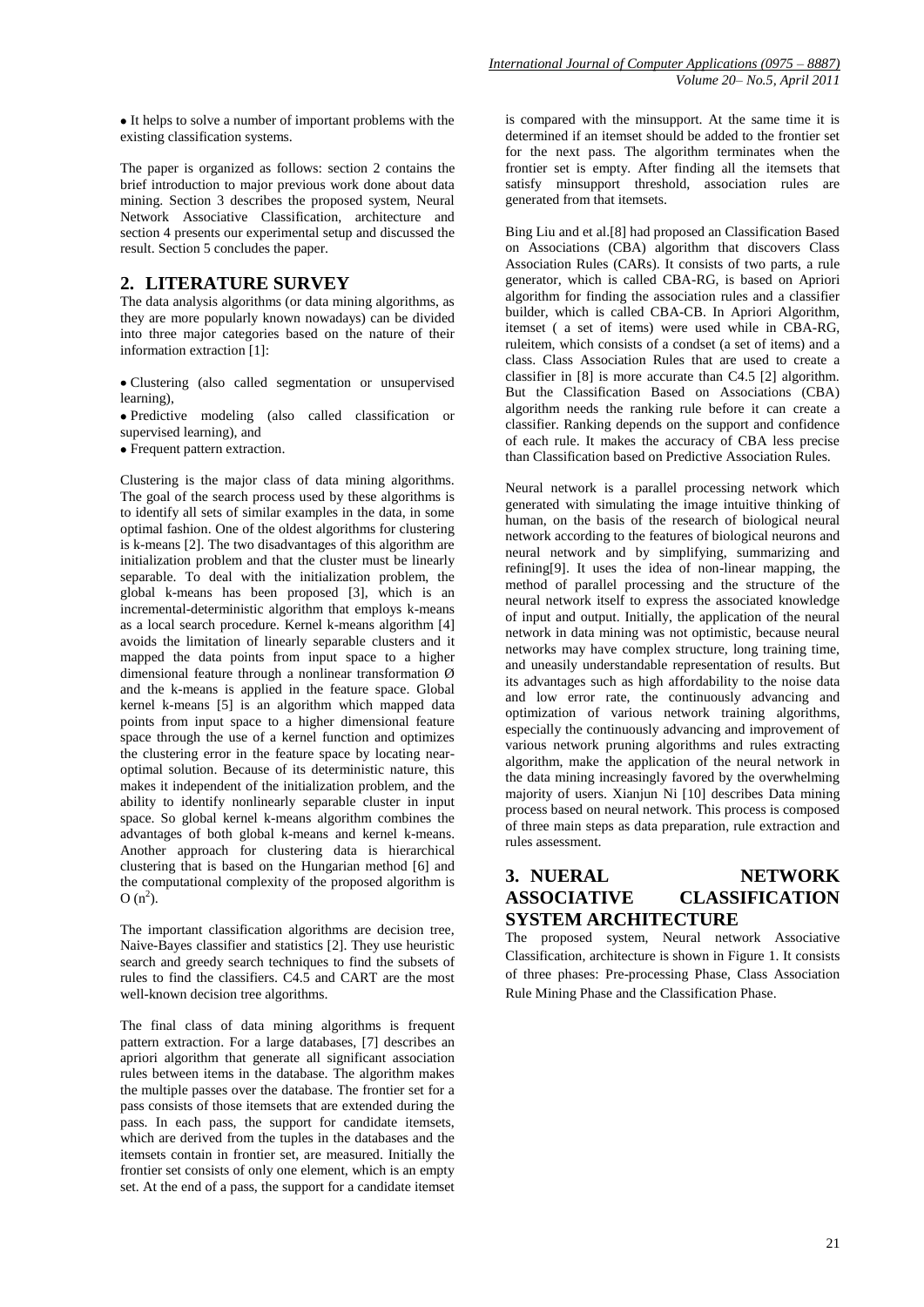

Figure 1: Neural network Associative Classification System Architecture.

#### **3.1 Pre-processing phase**

The main goal of this phase is to prepare the data for the next phase: Class Association Rule Mining Phase. The data mining based on the neural network can only handle the numeric data so it is needed to transform the character date into numeric data. Classification datasets often contain many continuous attributes. Mining of association rules with continuous attributes is still a research issue. So our system involves discretizing the continuous attributes based on the classification pre-determined class target. For discretization, we will use the algorithm from [11] which is implemented by Guangdi Li.

#### **3.2 Class Association Rules Mining phase**

This phase presents a way for finding the Class Association Rules (CARs) from the data. Class Association Rules have the following related theory.

#### *3.2.1. Association Rules*

The goal of this technique is to detect relationships or associations between specific values of categorical variables in large data sets.

Consider:

 $D = \{d_1, d_2, \dots d_n\}$  is a database that consist of set of n data and  $\overline{d} \subset \overline{I}$ 

 $I = \{i_1, i_2, \dots i_m\}$  is a set of all items that appear in D

The association rule is an implication expression of the form  $X \to Y$ , where X and Y are disjoint itemsets, i.e.,  $X \cap Y = \emptyset$  and where  $X, Y \subseteq I$ . The strength of an association rule can be measured in terms of its support and confidence.

Support value is frequency of number of data that consist of X and Y or  $P(X \cup Y)$  and is given by

$$
support, s(X \to Y) = \frac{\sigma(X \cup Y)}{N}
$$

*…(1)*  Confidence is frequency of number of data that consist of  $X$  and  $Y$  or  $P(Y|X)$  and given by

$$
confidence, c(X \to Y) = \frac{\sigma(X \cup Y)}{\sigma(X)} \qquad \qquad ...(2)
$$

We have to find all the rules that satisfy pre-specified minimum support count and minimum confidence.

#### *3.2.2. Data Classification*

Classification is a task of assigning objects to one of several predefined categories. It consists of predicting the value of a (categorical) attribute (the class) based on the values of other attributes (the predicting attributes).

#### *3.2.3. Class Association Rules*

The Class Association Rules are the special subset of the association rules whose head (right-hand-side) are restricted to the classification class attribute.

According to this, a class association rule is of the form  $X \rightarrow a_i$ 

where  $a_i$  is the class attribute and X is  $\{a_1, \ldots, a_{i-1}, a_{i+1}, \ldots\}$  $\ldots$ ,  $a_n$ .

Consider:

 $D = \{d_1, d_2, \dots d_i\}$  is a database that consist of set of data that have n attribute and class label by  $d = \{a_1, a_2... a_n, y_k\}$ where  $k=1, 2,...m$ .

 $I = \{X_1, X_2, ..., X_m\}$  is a set of all items that appear in D

 $Y = \{y_1, y_2, ..., y_m\}$  is a set of class label m class

A class association rule (CAR) is an implication of the form  $X \to \gamma$ , where  $X \subseteq I$ , and  $y \subseteq Y$ . A rule  $X \to \gamma$  holds in D with support =  $s\%$  and confidence =  $c\%$  following these conditions:

Support value is the frequency of number of all data that consist of item set X and class label y.

Confidence value is the frequency of number of data that consist of class label y when data have item set X.

Before formulating the formulas for support and confidence, few notations are to be defining as:

For CAR, condset  $\rightarrow y$ , where condset is an itemset and y  $\subseteq$  Y.

• ruleitem has the format

 $\langle$  (condset, condsupCount), (y, rulesupCount)  $>$ .

k-ruleitem is ruleitem that condset consist of condset.

• condsupCount is the number of data that consist of condset.

• rulesupCount is the number of data that consist of condset and has the label y.

Then

$$
support = \frac{rulesupCount}{|D|} * 100\% \qquad ...(3)
$$

$$
confidence = \frac{rulesupCount}{consupCount} * 100\% \qquad ...(4)
$$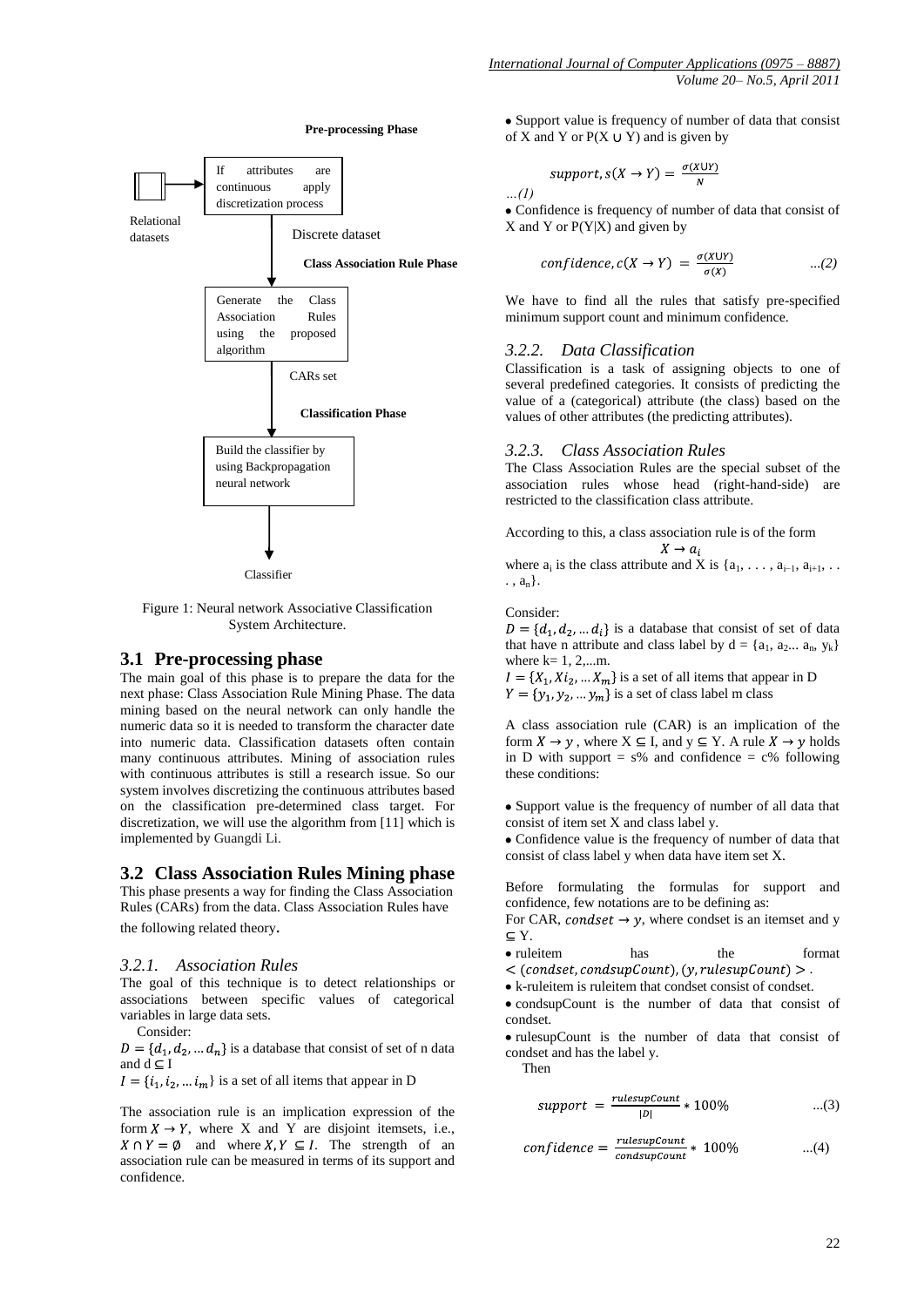The proposed algorithm, which is given below, will use this notations and formulae to find class association rules.

The algorithm 1 is shown below which is used to find the Class Association Rules:

```
F_1= {large 1-ruleitems};
CAR_1 = genRules(F_1);for (k=2; F_{k-1} = \emptyset; k++)
C_k= candidateGen(F_{k-1});
          for each data case d \in DC_d = ruleSubset(C_k, d);
                     for each candidate c \in C_dc.condsupCount++;
                                if d.class=c.class then
                                          c.rulesupCount++;
                                end
                     end
```
**end**  $F_k = \{ c \in C_k \mid c.\text{rulesupCount} \ge \text{minsup} \};$  $CAR_k = \text{genRules } (F_k);$ 

**end**

# $\text{CARS} = \bigcup_{k} \text{CAR}_k;$

#### **Algorithm 1: Proposed Algorithm**

An example of searching the Class Association Rules following the above algorithm is given below. Define data to search Class Association Rules is detailed in Table 1. A and B are predicted attributes that A has possible values that are p, q, r and B has possible values are s, t, u. C is class label and possible values are Yes and No.

When search Class Association Rules by define:

- $\bullet$  Minimum support(minsup) = 15%
- $\bullet$  Minimum confidence(minconf) = 60%

**Table 1. Example data to search Class Association Rules.**

|    | A | B  | $\mathbf c$ |
|----|---|----|-------------|
| 1. | р | S  | Yes         |
| 2. | p | T  | Yes         |
| 3. | q | S  | Yes         |
| 4. | r | T  | No          |
| 5. | q | T  | No          |
| 6. | р | S  | No          |
| 7. | р | S  | Yes         |
| 8. | r | U  | Yes         |
| 9. | r | U  | No          |
| 10 | q | I١ | No          |

In cases where a ruleitem is associated with multiple classes, only the class with the largest frequency is considered by current associative classification methods. We can express details as in Table 2. As we know the format for CAR *condset*  $\rightarrow$  y is

#### $\langle$  (condset, condsupCount), (y, rulesupCount) >

Consider for example the ruleitem  $\lt$  {(A, p)}, (C, Yes) >, means that the frequency of condset (A,p) in data is 4,it is also called as condsupCount, and the frequency of (A,p) and (C,Yes) occurring together is 3, also known as rulesupCount. So, the support and confidence are 30% and 75% respectively by using equations 3 and 4.

As it satisfy the minsup threshold ruleitem can be added to frequent 1-ruleitem  $(F_1)$ . Also it satisfy the minconf threshold so it can form the Class Association Rules (CAR<sup>1</sup> ) as

$$
(A, p) \rightarrow (C, Yes)
$$

Repeat this procedure and generate all  $F_1$  ruleitems. Using  $F_1$  ruleitem form Candidate 2-ruleitms  $C_2$  in the same way then draw out ruleitem that satisfy minsup and minconf threshold to form  $F_2$  set.

From Table 2 we can express Class Association Rules as:

1.  $(A, p) \rightarrow (C, Yes)$   $s = 30\%, c = 75\%$  $(A, q) \rightarrow (C, No)$   $s = 30\%, c = 66.67\%$ 2. 3.  $(A, r) \rightarrow (C, No)$   $s = 20\%, c = 66.67\%$  $(B, s) \rightarrow (C, Yes)$   $s = 30\%, c = 757\%$ 4.  $(B, t) \rightarrow (C, No)$   $s = 20\%, c = 66.677\%$ <br>  $(B, u) \rightarrow (C, No)$   $s = 20\%, c = 66.67\%$ 5. 6. 7.  $\{(A, p), (B, s)\}\rightarrow (C, Yes)$   $s = 20\%, c =$ 66.677%

Where s and c are support and confidence value respectively.

#### **3.3 Classification phase**

Structure of Backpropagation Neural Network that input Associative Classification to learning consists of three parts:

• Input layer is the first layer of a network that input Association Classification has to learn. In this layer, the input node is equal to the number of predicted attributes.

Hidden layer is a neighbor layer with inputs nodes connected, that is each hidden node will be fully connected with each predicted attribute or input node, then the number of nodes in this layer can be determine by try-anderror method.

Output layer is a layer that expresses the result of the network, each output node will be fully connected with each hidden node and number of output node is equal to number of class of data that we need the network to learn.

Generally Backpropagation Neural Network use sigmoid activation function, the output at each node can be defined in this equation.

By

$$
\dots (5)
$$

 $outputj = \sigma(netj) = \frac{1}{(1 - e^{-netj})}$ 

$$
netj = \sum_{i=0}^{n} w_{ji} x_i
$$
  
... (6)

Where,  $w_{ii}$  is the connection strength from the node i to node j and  $x_i$  is the output at node i.

Data creation will consider predicted attribute values that learn the consistency of predicted attribute value in each input and output node. The structure of Backpropagation neural network that is created with input as Class Association Rules is shown in Figure 2.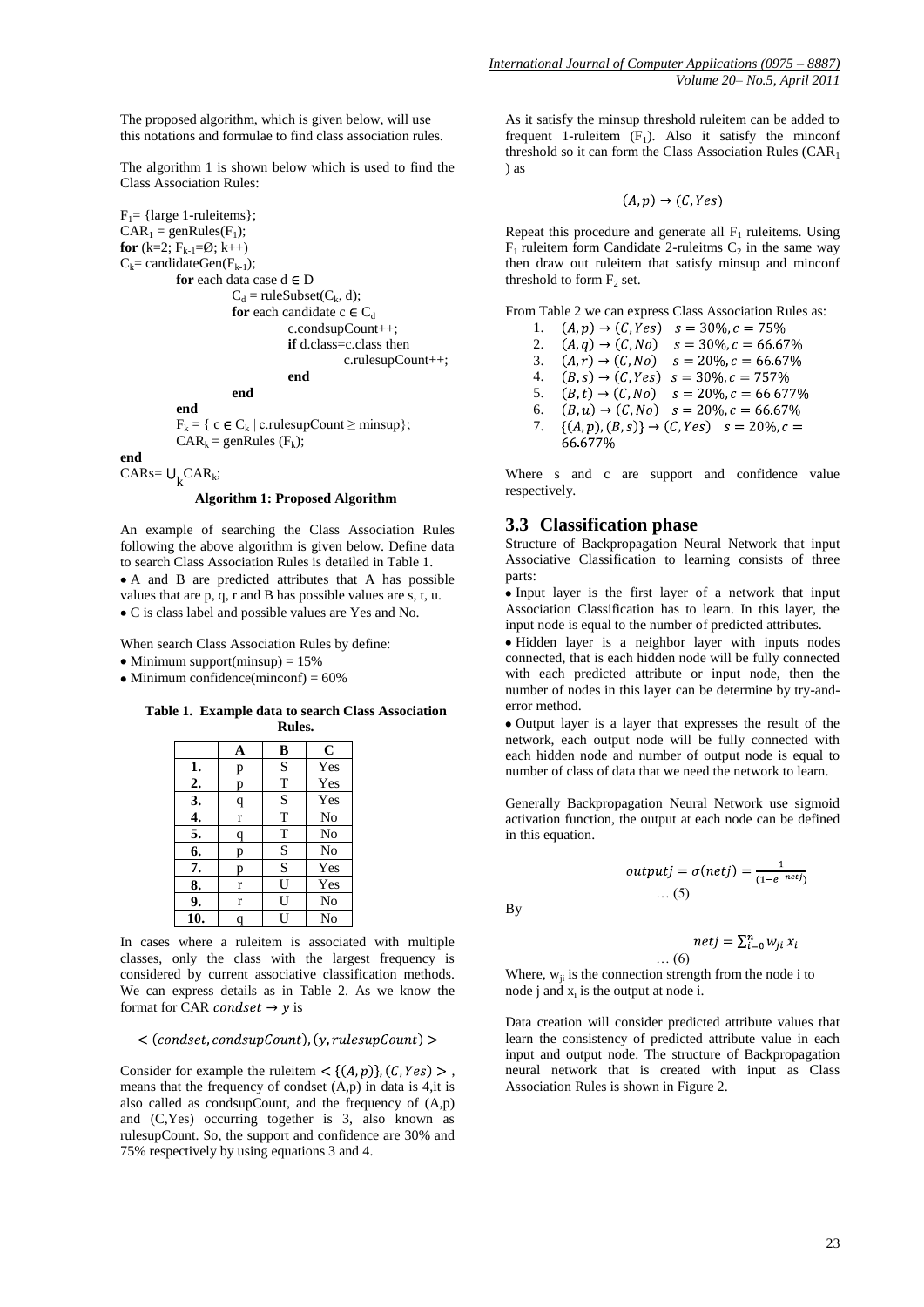|                  |                | $<$ ({(A, p)}, 4), ((C, Yes), 3) >               |  |  |  |  |
|------------------|----------------|--------------------------------------------------|--|--|--|--|
|                  |                | < $({(A,q)},3), ((C, No), 2)$ >                  |  |  |  |  |
|                  |                | $<$ ({(A, r)}, 3), ((C, No), 2) >                |  |  |  |  |
| $1st$ pass       | $F_1$          | $\lt$ ({(B, s)}, 4), ((C, Yes), 3) >             |  |  |  |  |
|                  |                | $<$ ({(B, t)}, 3), ((C, No), 2) >                |  |  |  |  |
|                  |                |                                                  |  |  |  |  |
|                  |                | $<$ ({(B, u)}, 3), ((C, No), 2) >                |  |  |  |  |
|                  |                | $(A, p) \rightarrow (C, Yes)$                    |  |  |  |  |
|                  |                | $(A,q) \rightarrow (C, No)$                      |  |  |  |  |
| $CAR_1$          |                | $(A,r) \rightarrow (C, No)$                      |  |  |  |  |
|                  |                | $(B, s) \rightarrow (C, Yes)$                    |  |  |  |  |
|                  |                | $(B, t) \rightarrow (C, No)$                     |  |  |  |  |
|                  |                | $(B, u) \rightarrow (C, No)$                     |  |  |  |  |
|                  |                | $\langle (A,p),(B,s)\}, (C,Yes)$                 |  |  |  |  |
|                  |                | $\lt$ {(A, p), (B, t)}, (C, Yes) >               |  |  |  |  |
|                  |                | $\langle (A,q), (B,s), (C,Yes) \rangle$          |  |  |  |  |
|                  |                | $< \{(A,q),(B,t)\}, (C,No) >$                    |  |  |  |  |
| $2nd$ pass       | C <sub>2</sub> | $< \{(A, q), (B, u)\}, (C, No) >$                |  |  |  |  |
|                  |                | $\langle (A,r), (B,t) \rangle, (C, No) >$        |  |  |  |  |
|                  |                | $\overline{\langle (A,r),(B,u)\rangle,(C,Yes)}$  |  |  |  |  |
|                  |                |                                                  |  |  |  |  |
|                  |                | $\langle (A,r), (B,u) \rangle, (C, No) >$        |  |  |  |  |
|                  | $\rm F_2$      | $\lt$ ({ $(A, p), (B, s)$ }, 3), ((C, Yes), 2) > |  |  |  |  |
|                  |                |                                                  |  |  |  |  |
| CAR <sub>2</sub> |                | $\{(A,p),(B,s)\}\rightarrow (C,Yes)$             |  |  |  |  |
|                  |                |                                                  |  |  |  |  |
|                  |                |                                                  |  |  |  |  |
|                  |                |                                                  |  |  |  |  |
| CARs             |                | $CAR_1 \cup CAR_2$                               |  |  |  |  |
|                  |                |                                                  |  |  |  |  |
|                  |                |                                                  |  |  |  |  |
|                  |                |                                                  |  |  |  |  |

|  | Table 2. Generating Association classification rules following proposed algorithm |  |  |
|--|-----------------------------------------------------------------------------------|--|--|
|  |                                                                                   |  |  |



**Figure 2: Structure of Backpropagation Neural Network from Class Association Rules**

Suppose that data to learning is " $A=p$ ,  $B=s$ " and has class label "Yes". While inputting this data to a network, A with values p q, and r are encoded with numeric value as 1, 2, and 3 respectively. Similarly B with values s, t, and u are encoded with numeric value as 1, 2, and 3 respectively and now we will have the input is "1 1" and output will be "1 0" for this rule. This is shown in Figure 3.



**Figure 3: Structure of Backpropagation Neural Network**  for  $\sqrt[n]{(A, p), (B, s)} \rightarrow (C, Yes)^n$  as an input.

### **4. EXPRIMENTAL SETUP AND RESULTS**

The Neural Network Associative Classification system is a user-friendly application developed in order to classify the relational dataset. This system is essentially a process consisting of three operations:

Loading the relational (table) dataset,

Let the user enters the two-threshold values support and confidence,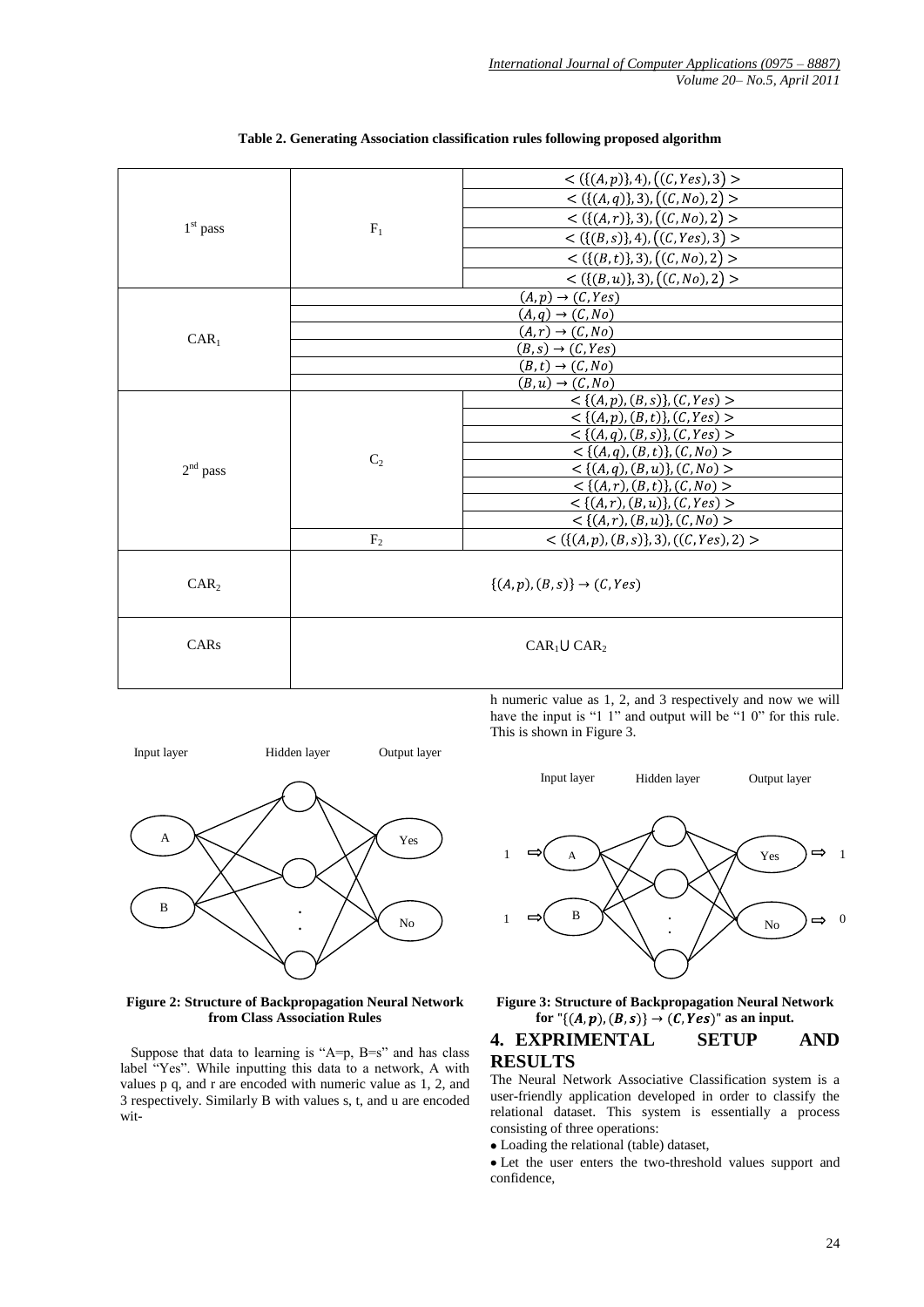$\bullet$  Let the system perform the operations of calculating CAR<sub>s</sub> (Class Association Rules),

Let the system form a neural network, with the inputs as CARs set, by using Backpropagation algorithm,

Let the system perform the testing on the network, and

• Let the user enter the unknown input and the system will provide the predicted class based on the training.

The discriminating feature of this system is that it uses the CARs to train the network to perform the classification task. So the system will render the efficient and accurate class based on the predicted attributes.

# **4.1 Data Description**

For testing the proposed algorithm we will use data from UCI repository of Machine Learning Database with four sets. The details of the data are shown in Table 3.

The proposed Neural network Associative Classification system is implemented using MATLAB 7.5.0 (R2007b). The experiments were performed on the Intel® Core i3 CPU, 2.27 GHz system running Windows 7 Home Basic with 2.00 GB RAM.

| Dataset         | No. of<br>instanc<br>es | No.<br>of<br>predicted<br>attributes | Class          | Attribute<br>type           |
|-----------------|-------------------------|--------------------------------------|----------------|-----------------------------|
| Lenses          | 24                      | 4                                    | 3              | Categori<br>cal.<br>Integer |
| <b>Iris</b>     | 150                     | 4                                    | 3              | Categori<br>cal, real       |
| <b>Diabetes</b> | 768                     | 8                                    | $\overline{c}$ | Categori<br>cal, real       |
| Glass           | 214                     | 10                                   |                | Categori<br>cal, real       |

#### **Table 3: Dataset to testing**

# **4.2 The description of Neural network Associative Classification**

First, finding the Class Association Rules (CAR) in relational datasets can be useful in many contexts. In general understanding the CARs relates the class attribute with the predicted attributes. Extraction of association rules was achieved by using the proposed algorithm in algorithm 1. The rules are extracted depending on the relations between the predicted and class attributes. The dataset in the Figure 4 is a segment of a lenses dataset from UCI repository of Machine Learning Database.



**Figure 4. An excerpt from a lens dataset**

There are four predicted attributes as age, spectacle prescription, astigmatic and tear production rate and a class attribute with three classes. The aim is to use the proposed algorithm to finds the relations between the features and represents them in CARs to form the input to the backpropagation neural network. The details of possible values at each attributes are given below:

• Age of the patient: (1) young, (2) pre-presbyopic, (3) presbyopic

- Spectacle prescription:  $(1)$  myope,  $(2)$  hypermetrope
- Astigmatic:  $(1)$  no,  $(2)$  yes
- Tear production rate: (1) reduced, (2) normal

Class: (1 0 0) patient should be fitted with hard contact lenses, (0 1 0) the patient should be fitted with soft contact lenses, (0 0 1) patient should not be fitted with contact lenses.

Figure 5 shows the snapshot of the main screen of our project. The import button will load the dataset from the file into the MATLAB workspace. With the user define support 1% and confidence 50%, the extracted CARs are shown in Figure. 6. In Figure 6, s denotes support and c denotes confidence for that respective rule.

| lensesGUI                                                                                                                                                                                            |                                                                    | $\Box$                                                                                                                                                                             | 53 |
|------------------------------------------------------------------------------------------------------------------------------------------------------------------------------------------------------|--------------------------------------------------------------------|------------------------------------------------------------------------------------------------------------------------------------------------------------------------------------|----|
|                                                                                                                                                                                                      | Lenses                                                             |                                                                                                                                                                                    |    |
| Step 1<br>Import                                                                                                                                                                                     | Attribute Information:<br>-Other<br>3. astigmatic: (1) no, (2) yes | 1. age of the patient: (1) young, (2) pre-presbyopic, (3) presbyopic<br>2. spectacle prescription: (1) myope, (2) hypermetrope<br>4. tear production rate: (1) reduced, (2) normal |    |
| Step 2<br>Enter the threshold values                                                                                                                                                                 | -- 3 Classes                                                       |                                                                                                                                                                                    |    |
| 100 : the patient should be fitted with hard contact lenses,<br>O10 : the patient should be fitted with soft contact lenses,<br>Support<br>001 the patient should not be fitted with contact lenses. |                                                                    |                                                                                                                                                                                    |    |
| Confidence                                                                                                                                                                                           |                                                                    |                                                                                                                                                                                    |    |
|                                                                                                                                                                                                      | Step 6                                                             | Unknown Input                                                                                                                                                                      |    |
| Step 3<br>CAR set                                                                                                                                                                                    | Age(1,2,3):                                                        |                                                                                                                                                                                    |    |
| <b>Train</b><br>Step 4                                                                                                                                                                               |                                                                    | Spectacle prescription(1,2):                                                                                                                                                       |    |
|                                                                                                                                                                                                      |                                                                    | Astigmatic(1.2):                                                                                                                                                                   |    |
| Step 5<br><b>Test</b>                                                                                                                                                                                |                                                                    | Tear Production Rate(1,2):                                                                                                                                                         |    |
|                                                                                                                                                                                                      | Step 7                                                             | Simulate                                                                                                                                                                           |    |

**Figure 5: Neural Network Associative Classification System**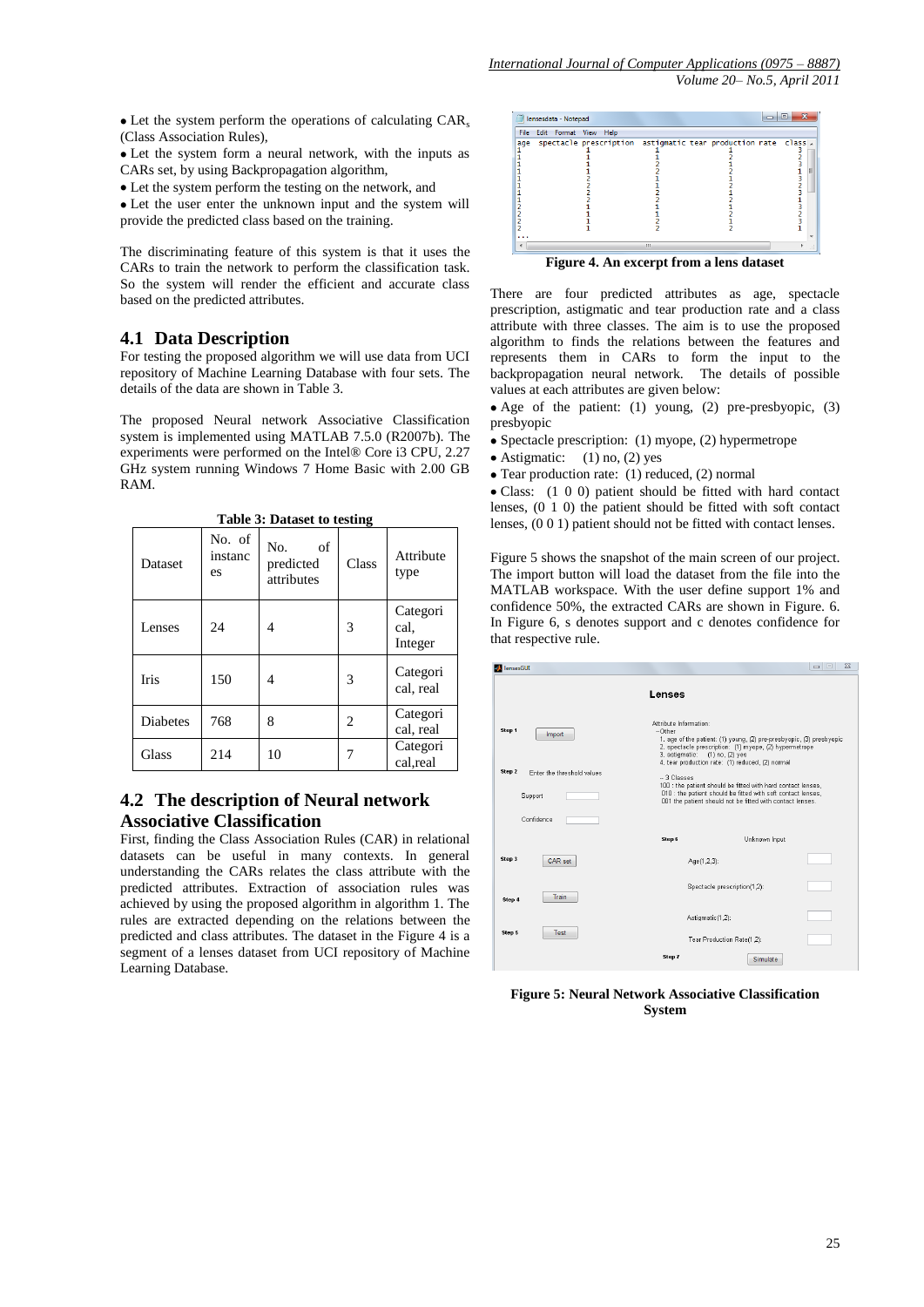| Editor - E:\prachitee\matlab implememtation\lenses\Without gui\CAR.txt                                                                                                 | $-0$ $x$              |
|------------------------------------------------------------------------------------------------------------------------------------------------------------------------|-----------------------|
| File Edit Text Go Cell Tools Debug Desktop Window Help                                                                                                                 | $x, y \in \mathbb{R}$ |
| A ←→ fo   图 · 目和 看到 图 图 编   Stack Base ·<br>۱۴<br>4 A<br>Q.                                                                                                            | 80880                 |
| $c = 62.500000$ \$<br>$\mathbf{1}$<br>s=20.833333%<br>$2) == >$<br>001<br>(age                                                                                         |                       |
| $\overline{2}$<br>s=25.000000%<br>$c = 75.000000$ \$<br>$3 ==$<br>001<br>(age                                                                                          |                       |
| s=29.166667%<br>c=58.333333%<br>(spectacle prescription $1$ ) ==> 001<br>3                                                                                             |                       |
| s=33.333333%<br>$c = 66.666667$<br>(spectacle prescription 2)==> $0 0 1$<br>4                                                                                          |                       |
| 5<br>$(astimatic 1) == > 0 0 1$<br>s=29.166667%<br>$c = 58.333333$                                                                                                     |                       |
| 6<br>s=33.333333%<br>$c = 66.66667$ \$<br>(astigmatic 2)==> $0 0 1$                                                                                                    |                       |
| 7<br>(tear production rate $1$ )==> 0 0 1 s=50.000000%<br>c=100.000000%                                                                                                |                       |
| $2)$ }==> 0 0 1<br>s=12.500000%<br>c=75.000000%<br>8<br>2) (spectacle prescription<br>{ (age                                                                           |                       |
| s=12.500000%<br>c=75.000000%<br>9<br>3) (spectacle prescription<br>$1$ } ==> 001<br>{ (age                                                                             |                       |
| 2) } == > 0 0 1 s=12.500000%<br>10<br>3) (spectacle prescription<br>$c = 75.000000$ \$<br>(age                                                                         |                       |
| c=75.000000%<br>11<br>2) (astigmatic<br>$21$ }==> 001<br>s=12,500000%<br>$\{$ (age)                                                                                    |                       |
| s=12.500000%<br>c=75.000000%<br>12<br>3) (astigmatic<br>$1)$ }==><br>$\{$ (age<br>001                                                                                  |                       |
| 3) (astigmatic<br>$21$ }==> 001<br>s=12,500000%<br>c=75.000000%<br>13<br>$\int$ (age)                                                                                  |                       |
| c=100.000000%<br>1) (tear production rate 1) } = = > 0 0 1 s=16.666667%<br>14<br>{ (age                                                                                |                       |
| s=16.666667%<br>2) (tear production rate $1$ ) ==> 0 0 1<br>c=100.000000%<br>15<br>{ (age                                                                              |                       |
| c=100.000000%<br>3) (tear production rate 1) $=$ $>$ 0 0 1<br>s=16.666667%<br>16<br>lage                                                                               |                       |
| 1) } == > 0 0 1 s=16.666667%<br>$c = 66.666667$<br>17<br>{(spectacle prescription<br>1) (astigmatic                                                                    |                       |
| {(spectacle prescription)<br>$2)$ }==> 0 0 1<br>s=20.833333%<br>c=83.333333%<br>18<br>2) (astigmatic                                                                   |                       |
| {(spectacle prescription)<br>1) (tear production rate 1) $\rangle == > 0 0 1$<br>s=25,000000%<br>c=100.000000%<br>19                                                   |                       |
| { (spectacle prescription<br>2) (tear production rate 1) }==> 0 0 1 s=25.000000%<br>c=100,000000%<br>20                                                                |                       |
| c=100.000000%<br>21<br>{ (astigmatic<br>1) (tear production rate 1) }==> 0 0 1 s=25.000000%                                                                            |                       |
| c=83,333333%<br>22<br>{ (astigmatic<br>1) (tear production rate 2) } = = > s=20.8333333<br>s=25.000000%<br>c=100.000000%                                               |                       |
| 23<br>{ (astigmatic<br>2) (tear production rate 1) $=$ $>$ 0 0 1<br>{ (astigmatic<br>2) (tear production rate 2) $\rangle == > 100$<br>s=16.666667%<br>$c = 66.666667$ |                       |
| 24<br>2) }==> 0 0 1 s=8.333333% c=100.000000%<br>2) (spectacle prescription<br>2) (astigmatic<br>25<br>{ (age                                                          |                       |
| s=8.333333% c=100.000000%<br>26<br>3) (spectacle prescription<br>1) (astigmatic<br>$1)$ }==> 0 0 1<br>$\{$ (age)                                                       |                       |
| 27<br>2) (astigmatic<br>$2)$ }==> 001<br>s=8.333333% c=100.000000%<br>{ (age<br>3) (spectacle prescription                                                             |                       |
| 1) (tear production rate 1) } = = > 0 0 1 s = 8.3333333 c = 100.000000 \$<br>28<br>{ (age<br>1) (spectacle prescription                                                |                       |
| 2) (tear production rate 1) $3 == 0$ 0 1<br>s=8.333333% c=100.000000%<br>29<br>{ (age<br>1) (spectacle prescription                                                    |                       |
| s=8.333333% c=100.000000%<br>2) (spectacle prescription<br>1) (tear production rate 1) $=$ 5 0 0 1<br>30<br>$($ (age)                                                  |                       |
| s=8.333333% c=100.000000%<br>2) (spectacle prescription<br>2) (tear production rate 1) $3 == 0$ 0 1<br>31<br>$($ (age                                                  |                       |
| 32<br>3) (spectacle prescription<br>1) (tear production rate 1) }==> 0 0 1 s=8.3333333 c=100.000000\$<br>(age                                                          |                       |
| 2) (tear production rate 1) } = = > 0 0 1 s = 8.3333333; c = 100.000000;<br>3) (spectacle prescription<br>33<br>$\int$ (age)                                           |                       |
| 1) (astigmatic 1) (tear production rate 1) == > 0 0 1 s=8.333333% c=100.000000%<br>34<br>f (age                                                                        |                       |
| $x$ ins2momwithcaccntrainsc $x$ ins2momwithcacc.m $x$ diabeteswithCACC01outp $x$ lensesdirectwithtrainscq.m $x$ CAR.b.t $x$ test.m<br>$\times$ simulate.m<br>glass.m   |                       |
| $\ln 2$<br>plain text file                                                                                                                                             | Col 1 OVR             |
|                                                                                                                                                                        |                       |

**Figure 6: Class Association Rules generated.**

For training the Backpropagation neural network CARs are used. To train the network , we have used the MATLAB function train(). In which 60% of data are used for training, 20% are used for testing and 20% for validation purpose. trainlm, learngdm and logsig are used as a training function, learning function and transfer function. Number of hidden layer nodes =74, learning rate =  $0.001$ , momentum = 0.8 and learning will stop when error is less than 0.005 or epochs= 10,000 times. Figure 7 and 8 shows the snapshot of the training and testing respectively.

Now we have a trained network, which can more accurately predict the class based on the predicted attributes.

It can be observed that extracted CARs include the most important features and informative relations from the lenses dataset which will help neural network form the accurate classifier.

In this section, we have only shown the output of the Neural Network Associative Classification system related to the lenses dataset. Under the same mode we have build the

simulation for diabetes, iris and glass datasets. The network complexities for these datasets are learning rate=0.001, training will stop when epochs= 15,000 or goal reaches 0.005 and the remaining are given in Table 4.

|  | <b>Table 4: Network complexities</b> |  |
|--|--------------------------------------|--|
|  |                                      |  |

| <b>Dataset</b>  | <b>Training</b><br>function | Learning<br>function | Transfer<br>function | <b>Number</b><br>оf<br>hidden<br>layer<br>neurons |
|-----------------|-----------------------------|----------------------|----------------------|---------------------------------------------------|
| <b>Iris</b>     | traingdm                    | Learngdm             | Tansig               | 301                                               |
| <b>Diabetes</b> | trainscg                    | learngdm             | logsig               | 2000                                              |
| Glass           | trainscg                    | Learngdm             | Logsig               | 1000                                              |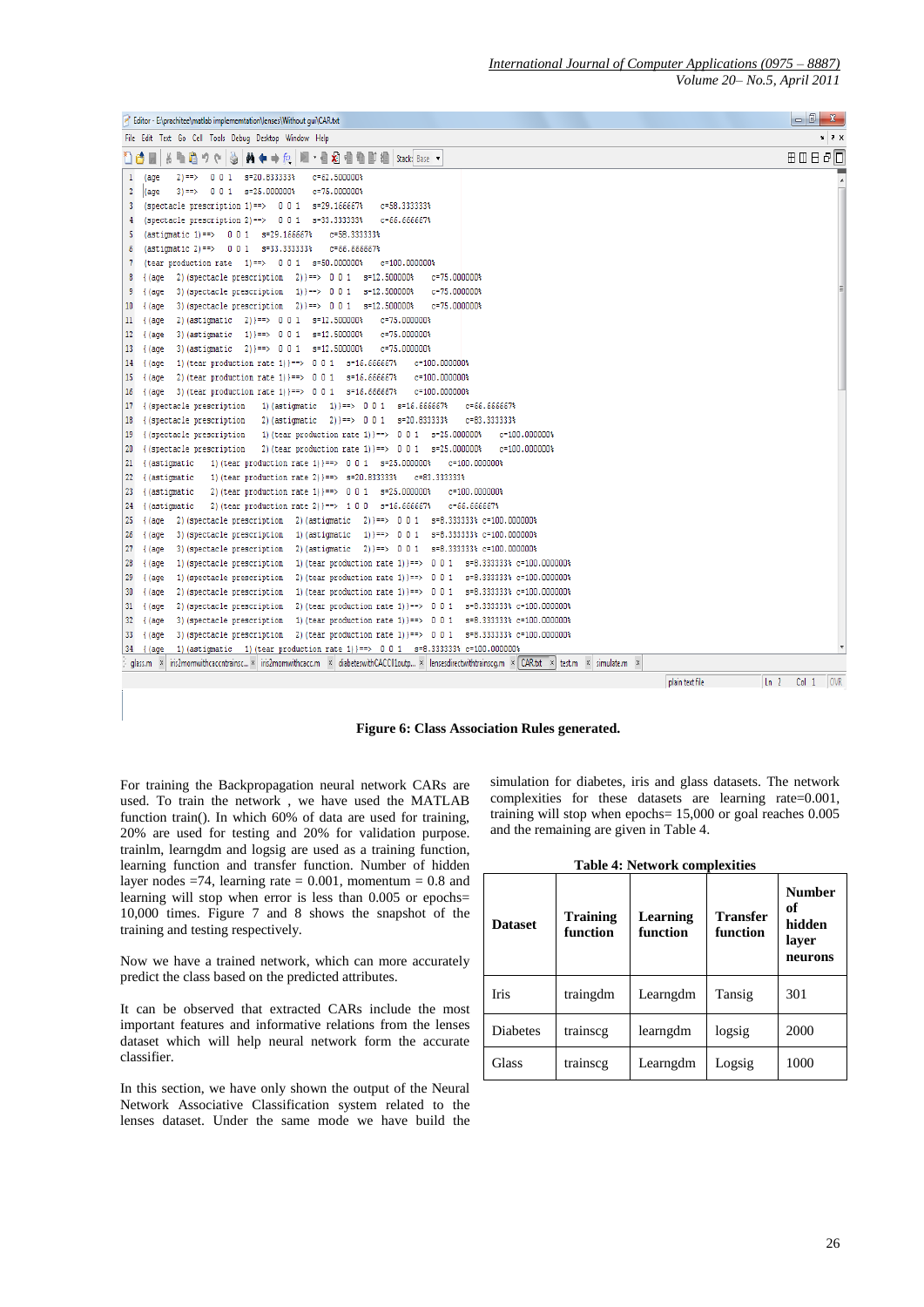| MATLAB 7.5.0 (R2007b)                                                                                                                                                                                                                                                                                                                                                                                                                                                                                                                       |                                                                                                               | Training with TRAINLM                                                                                                                                      | $\Box$<br>$\mathbf{z}$                                  |
|---------------------------------------------------------------------------------------------------------------------------------------------------------------------------------------------------------------------------------------------------------------------------------------------------------------------------------------------------------------------------------------------------------------------------------------------------------------------------------------------------------------------------------------------|---------------------------------------------------------------------------------------------------------------|------------------------------------------------------------------------------------------------------------------------------------------------------------|---------------------------------------------------------|
| File Edit Debug Distributed Desktop Window Help<br>Shortcuts El How to Add El What's New<br>> Workspace<br>日目包<br>* Stack: Base *<br>ğ<br>Name -<br>Min<br>Max<br>Value<br>Gurr<br>Command Window<br>New to MATLAB? Watch this Video, see Demos, or read Getting Started.<br>TRAINLM-calcjx, Epoch 0/15000, MSE 0.522193/0.05, Gradient 0<br>TRAINLM-calcjx, Epoch 25/15000, MSE 0.177536/0.05, Gradient<br>TRAINLM-calcjx, Epoch 50/15000, MSE 0.166667/0.05, Gradient<br>TRAINLM, Minimum gradient reached, performance goal was not<br>> | <b>J</b> lensesGUI<br>Step 1<br>Import<br>Step 2<br>Enter the threshold values<br>Support<br>Confidence<br>50 | Performance is 0.166667. Goal is 0.05<br>10 <sup>6</sup><br>Performance<br>$10^{\degree}$<br>10 <sup>2</sup><br>10<br>20<br>25<br>30<br>15<br>$\mathbf{0}$ | • Train<br>Validation<br>- Test<br>35<br>50<br>40<br>45 |
| Command History                                                                                                                                                                                                                                                                                                                                                                                                                                                                                                                             | Step 3<br>CAR set<br>Train<br>Step 4<br>Step 5<br>Test                                                        | 50 Epochs<br>Stop Training<br>Spectacle prescription(1,2):<br>Astigmatic(1,2):<br>Tear Production Rate(1,2):<br>Step 7<br>Simulate                         |                                                         |
| <b>A</b> Start                                                                                                                                                                                                                                                                                                                                                                                                                                                                                                                              |                                                                                                               |                                                                                                                                                            | OVR                                                     |
|                                                                                                                                                                                                                                                                                                                                                                                                                                                                                                                                             |                                                                                                               |                                                                                                                                                            |                                                         |



| MATLAB 7.5.0 (R2007b)                                                       |                                      |                                                                                                                           | $\Box \Box$                         |
|-----------------------------------------------------------------------------|--------------------------------------|---------------------------------------------------------------------------------------------------------------------------|-------------------------------------|
| File Edit Debug Distributed Desktop Window He 2 lensesGUI                   |                                      |                                                                                                                           |                                     |
| 13 13 h 自った おざ目 @   Curren                                                  |                                      |                                                                                                                           |                                     |
| Shortcuts IN How to Add IN What's New                                       |                                      | Lenses                                                                                                                    |                                     |
| > Workspace                                                                 |                                      |                                                                                                                           | $H \Box B X$                        |
| 国国国<br>Mill * Stack: Base *                                                 |                                      |                                                                                                                           |                                     |
| Name -<br>Max<br>Min<br>Value                                               |                                      | Attribute Information:                                                                                                    |                                     |
|                                                                             | Step 1<br><b>Import</b>              | --Other<br>1. age of the patient: (1) young, (2) pre-presbyopic, (3) presbyopic                                           |                                     |
|                                                                             |                                      | 2. spectacle prescription: (1) myope, (2) hypermetrope                                                                    |                                     |
|                                                                             |                                      | 3. astigmatic: (1) no, (2) yes                                                                                            |                                     |
| Command Window                                                              |                                      | 4. tear production rate: (1) reduced, (2) normal                                                                          | $\pm$ $\Box$ $\rightarrow$ $\times$ |
| New to MATLAB? Watch this Video, see Demos, or n                            | Step 2<br>Enter the threshold values | -3 Classes                                                                                                                |                                     |
|                                                                             |                                      | 100 : the patient should be fitted with hard contact lenses,                                                              |                                     |
| TRAINLM-calcjx, Epoch 0/15000, MSE 0<br>TRAINLM-calcjx, Epoch 25/15000, MSE | Support                              | O10 : the patient should be fitted with soft contact lenses,<br>001 the patient should not be fitted with contact lenses. |                                     |
| TRAINLM-calcjx, Epoch 50/15000, MSE (                                       |                                      |                                                                                                                           |                                     |
| TRAINLE, Minimum gradient reached, p                                        | Confidence<br>50                     |                                                                                                                           |                                     |
|                                                                             |                                      |                                                                                                                           |                                     |
|                                                                             |                                      | Step 6<br>Unknown Input                                                                                                   |                                     |
| Error in testing: 1                                                         |                                      |                                                                                                                           |                                     |
| $>\,$                                                                       | Step 3<br>CAR set                    | Age(1,2,3):                                                                                                               |                                     |
|                                                                             |                                      |                                                                                                                           |                                     |
|                                                                             |                                      | Spectacle prescription(1,2):                                                                                              |                                     |
|                                                                             | Train<br>Step 4                      |                                                                                                                           |                                     |
|                                                                             |                                      |                                                                                                                           |                                     |
|                                                                             |                                      | Astigmatic(1.2):                                                                                                          |                                     |
|                                                                             |                                      |                                                                                                                           |                                     |
|                                                                             | Test<br>Step 5                       | Tear Production Rate(1,2):                                                                                                |                                     |
|                                                                             |                                      |                                                                                                                           |                                     |
|                                                                             |                                      | Step 7<br>Simulate                                                                                                        |                                     |
|                                                                             |                                      |                                                                                                                           |                                     |
|                                                                             |                                      |                                                                                                                           |                                     |
| Command History                                                             |                                      |                                                                                                                           |                                     |
| <b>A</b> Start                                                              |                                      |                                                                                                                           | <b>OVR</b>                          |